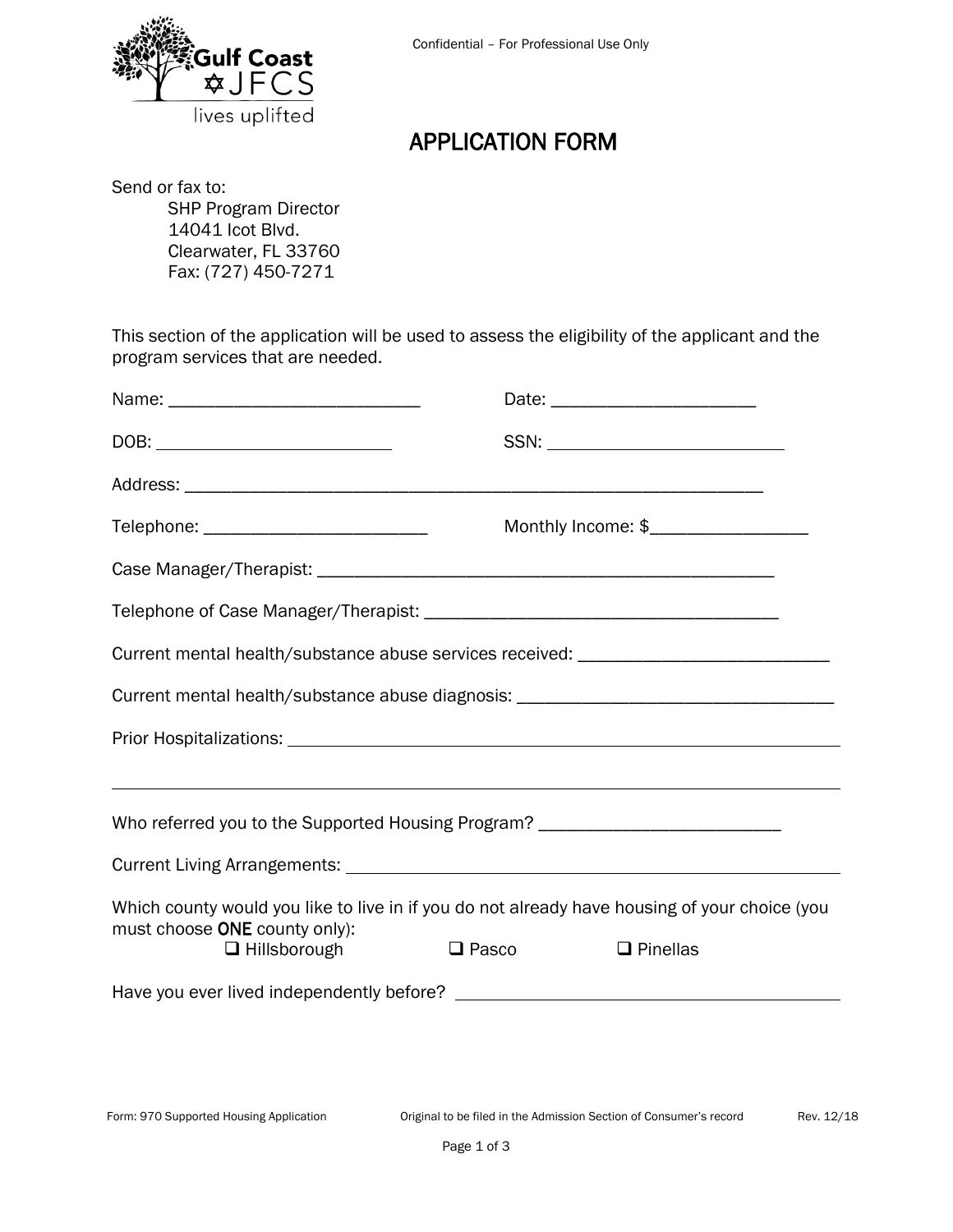Please state why you wish to enter the Supported Housing Program: \_\_\_\_\_\_\_\_\_\_\_\_\_\_

Are you financially able to be independent without our assistance? \_\_\_\_\_\_\_\_\_\_\_\_\_\_

To what degree do you see yourself as presently needing and/or wanting assistance in the following areas, (please check the boxes that apply):

|                                  | None | <b>Very Little</b> | Somewhat | Very Much |
|----------------------------------|------|--------------------|----------|-----------|
| <b>Grocery Shopping</b>          |      |                    |          |           |
| Money Management/Financial       |      |                    |          |           |
| Assistance                       |      |                    |          |           |
| Personal Hygiene                 |      |                    |          |           |
| Use of Public Transportation     |      |                    |          |           |
| Cooking/Nutrition                |      |                    |          |           |
| <b>House Cleaning</b>            |      |                    |          |           |
| <b>Treatment Compliance</b>      |      |                    |          |           |
| <b>Getting Along With Others</b> |      |                    |          |           |
| Employment/Volunteer Work        |      |                    |          |           |
| <b>Locating Housing</b>          |      |                    |          |           |
| Other:                           |      |                    |          |           |

| Do you have a substance abuse history? $\Box$ Yes $\Box$ No |  |
|-------------------------------------------------------------|--|
|                                                             |  |

If yes, please explain:

 $\overline{a}$ 

 $\overline{a}$ 

## Financial Information- list amount received per month:

| SSDI: \$  | SS: \$ | Employment: \$ | Pension: \$ |
|-----------|--------|----------------|-------------|
| Other: \$ |        |                |             |